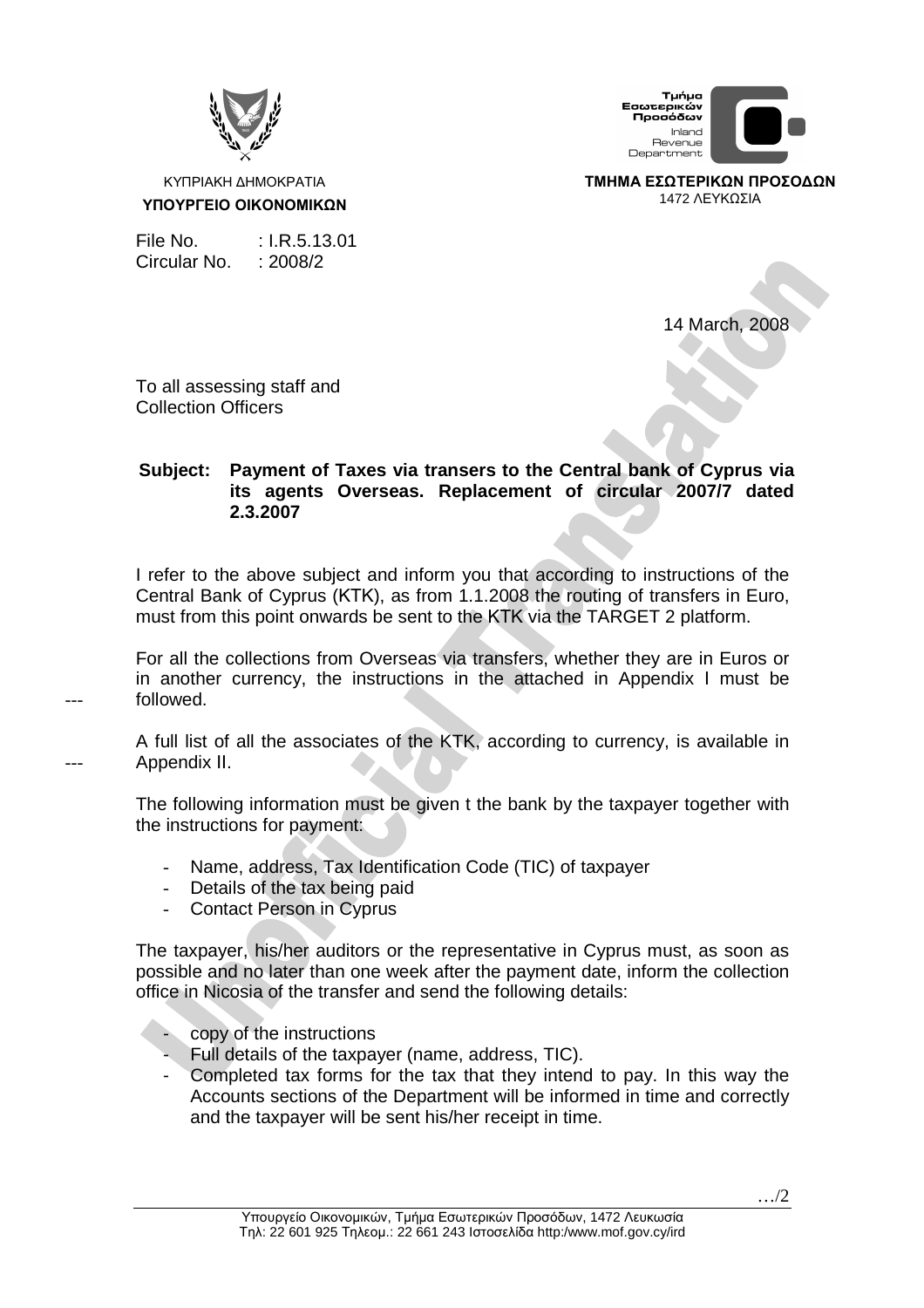Interest will be computed up to the date of the transfer to the central bank (value date). The taxpayer will be burdened with any exchange differences that will occur due to the exchange of currencies to Euro.

(G.Poufosς) Commissioner Of Inland Revenue

CC. 1. Permanent Secretary of Ministry of Finance

- 2. Accountant General of the Republic
- 3. Institute of Certified Public Accountants of Cyprus (ICPAC)
- 4. Institute of Approved Accountants of Cyprus
- 5. The Institute of Financial Accountants
- 6. Institute of Independent Accountants Λογιστών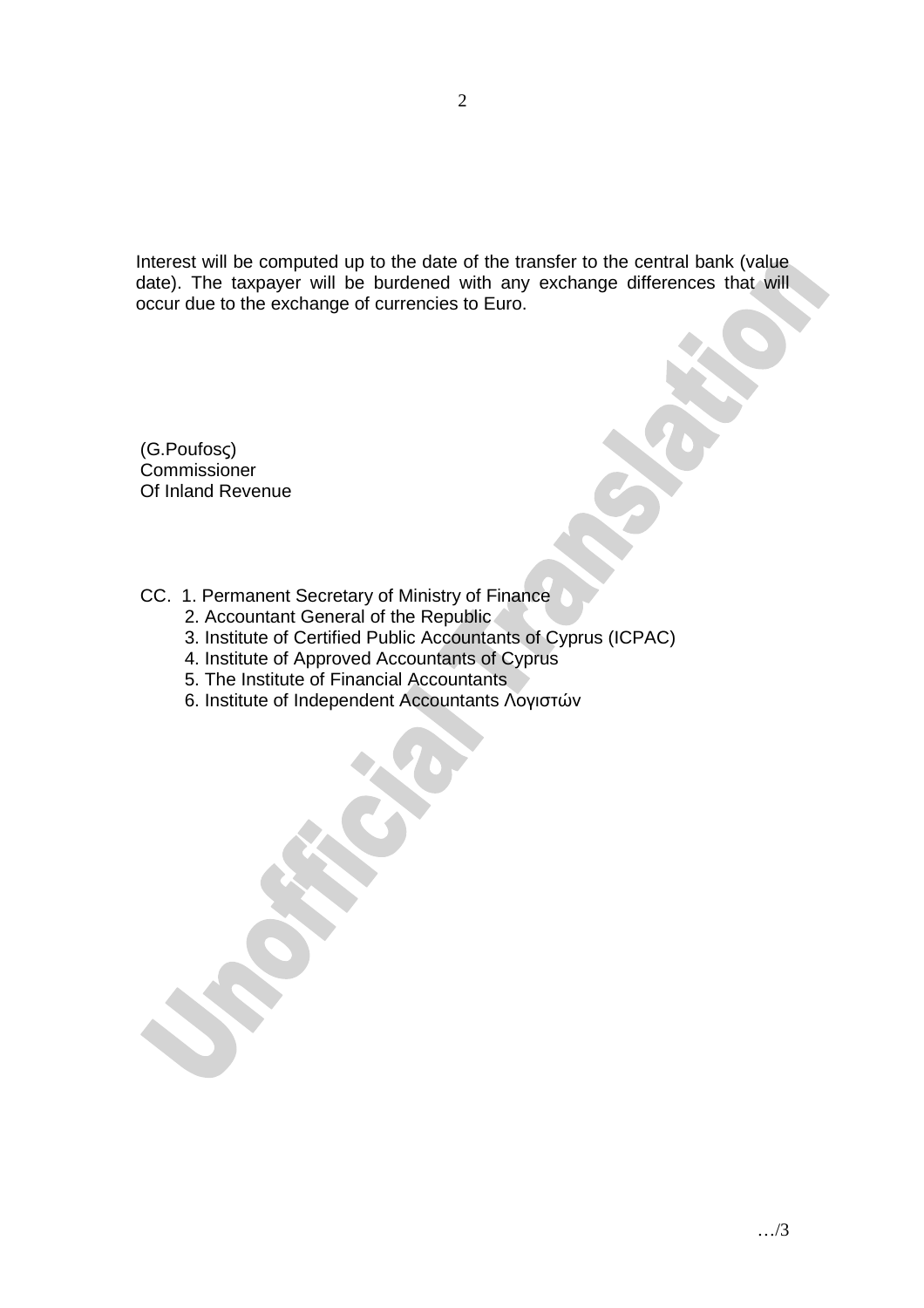### **Instructions for sending transfers from Overseas**

1. For transfers/collections in Euro the following instructions must be given in English or Greek according to the sender:

**«Please remit to the Central Bank of Cyprus (SWIFT CODE: CBCYCY2NFBU) the amount of EUR …………………(σηµ.1) through TARGET 2 for the credit of the Inland Revenue Department, account no. CY76 0010 0001 0000 0000 0600 1094».** 

**«Παρακαλώ όπως το ποσό των EUR ………………… (σηµ.1) εµβασθεί στην Κεντρική Τράπεζα της Κύπρου (SWIFT CODE: CBCYCY2NFBU) µέσω TARGET 2 σε πίστη του Τµήµατος Εσωτερικών Προσόδων αρ. CY76 0010 0001 0000 0000 0600 1094».** 

2. For transfers/collections other currencies the following instructions must be given in English or Greek according to the currency and the correspondent of the KTK of Cyprus:

**«Please remit the amount of ………………… (σηµ.1) to ……………... (σηµ.2) for the credit of the account no. ………………(σηµ.3) of CENTRAL BANK OF CYPRUS, Nicosia (SWIFT CODE: CBCYCY2NFBU) for further credit to Inland Revenue Department, a/c no. CY76 0010 0001 0000 0000 0600 1094».** 

σηµ. 1: Να καταχωρείται το ποσό αριθµητικά και ολογράφως. Όπου το ποσό δεν είναι γνωστό να παραµένει κενό. / Enter the amount in numbers and then in words. Where the amount is now known leave blank.

σηµ. 2: Να καταχωρείται το όνοµα της Τράπεζας του εξωτερικού που εκτελεί χρέη ανταποκριτή της Κεντρικής Τράπεζας της Κύπρου. / Enter the name f the overseas bank which acts as a correspondent of the Central Bank of Cyprus.

σηµ. 3: Να καταχωρείται ο αριθµός λογαριασµού της Κεντρικής Τράπεζας που τηρείται στην Τράπεζα εξωτερικού που εκτελεί χρέη ανταποκριτή της. / Enter the account of the Central Bank of Cyprus held at the overseas bank which acts as a correspondent.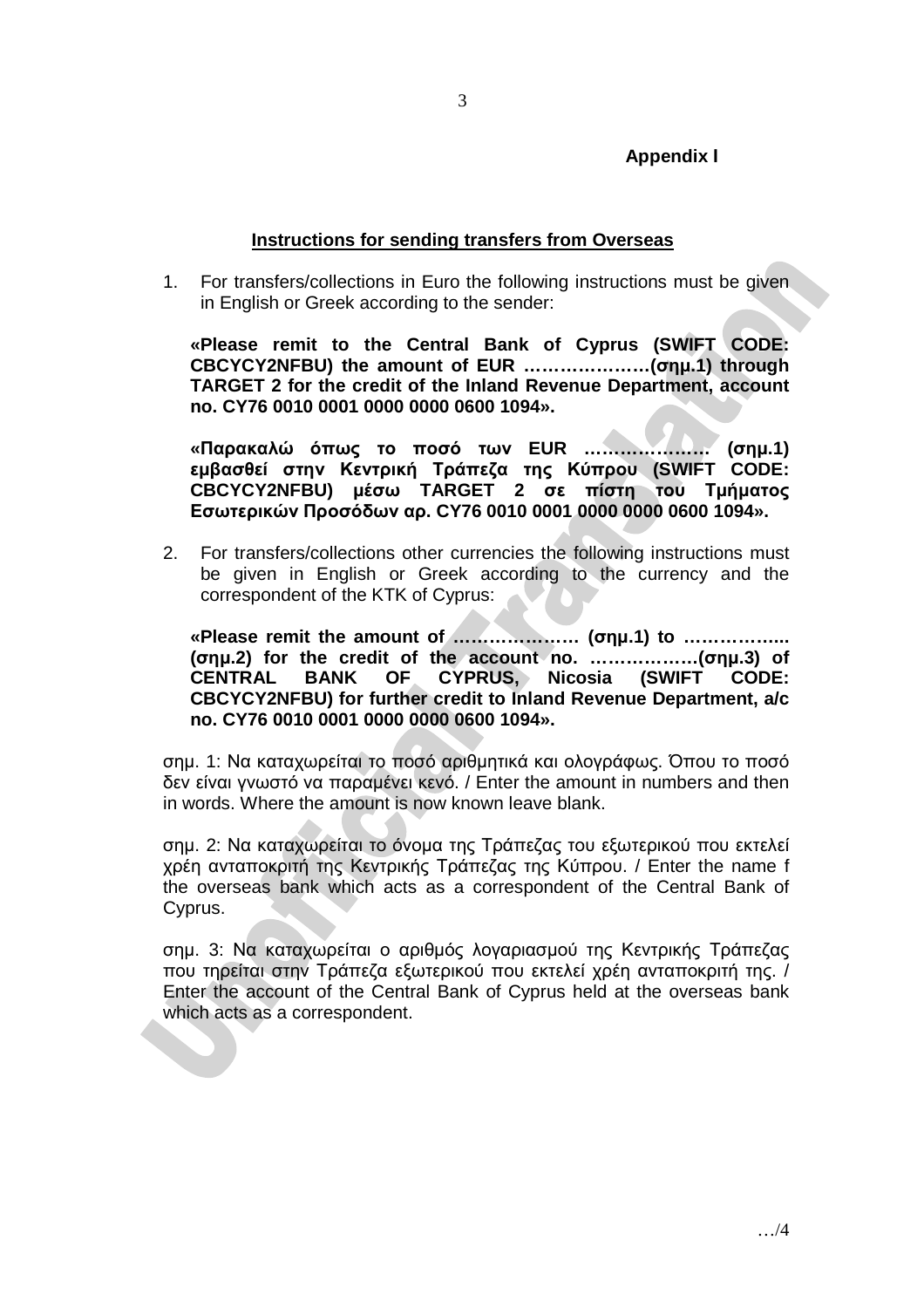### **Appendix ΙΙ**

The following are correspondent banks of the Central Bank of Cyprus according to the currency:

(α) For transfers in United Kingdom Pounds (GBP)

#### **NATIONAL WESTMINSTER BANK PLC,**

INTERNATIONAL TRADE AND BANKING SERVICES, OVERSEAS BRANCH OPERATIONS, KING'S CROSS HOUSE, 200 PENTOVILLE ROAD, LONDON N1 9HL SWIFT CODE: NWBKGB2L SORT CODE: 608028 (only for BACS) A/C NO. 04487591

(β) For transfers in United States Dollars (USD**)**

### **JPMORGAN CHASE BANK N.A.,**

1 CHASE MANHATTAN PLAZA, NEW YORK, NEW YORK 10081 SWIFT CODE: CHASUS33 A/C NO. 5447 11601

(γ) For transfers in Japanese Yen (JPY)

#### **THE BANK OF TOKYO-MITSUBISHI LTD,**

FOREIGN REMITTANCE DEPT., GLOBAL SERVICE BANKING DIVISION P.O.BOX 191 NIHOMBASHI, TOKYO 103-91, SWIFT CODE: BOTKJPJT A/C NO. 653-0417491

(δ) For transfers in Swiss Franks (CHF)

#### **UBS AG,**

45 BAHNHOFSTRASSE, 8021 ZURICH SWITZERLAND SWIFT CODE: UBSWCHZH A/C NO. 0230-85918,05L